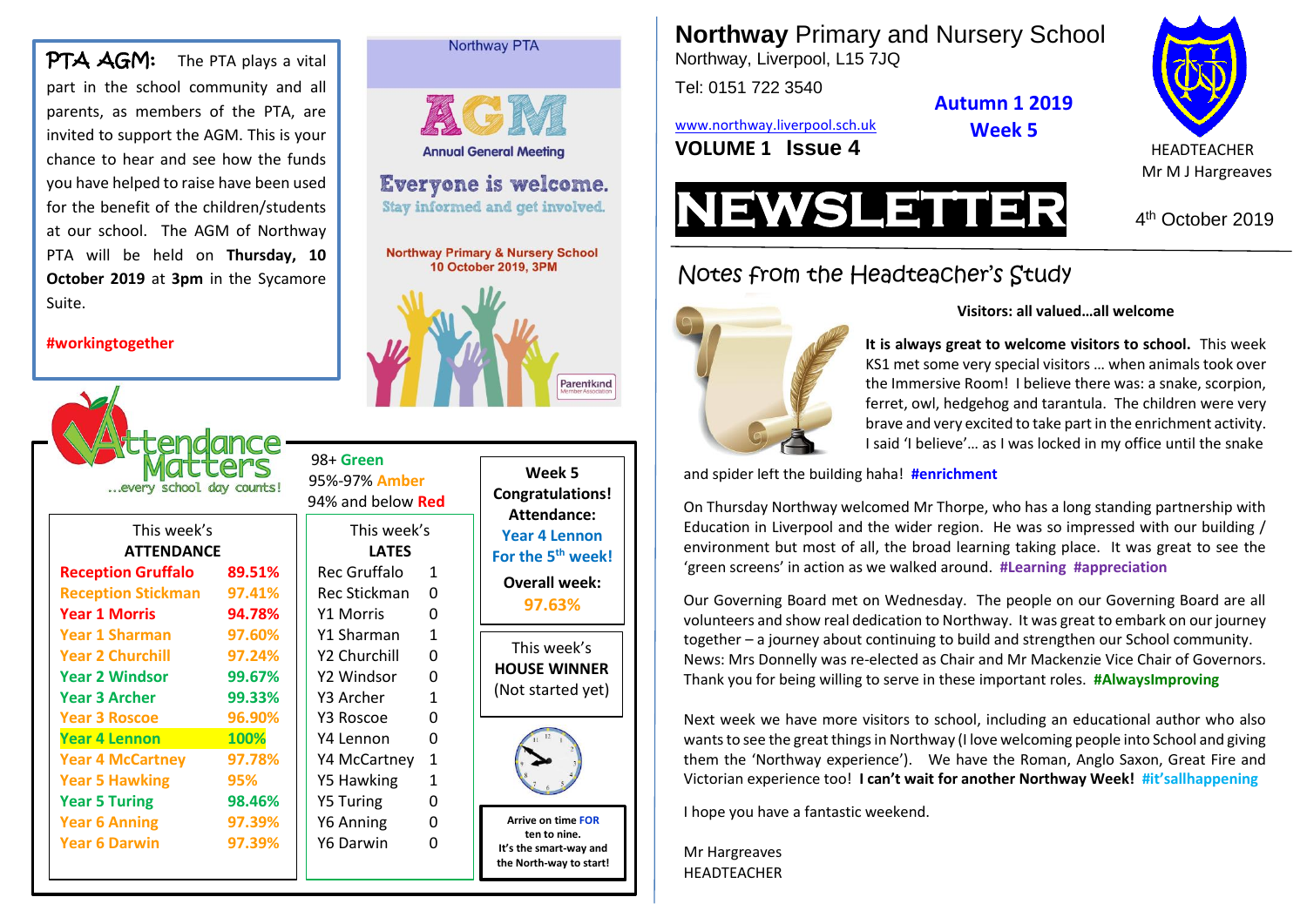#### Spotted…

| Nursery: Great balancing and turn taking practising Circus routines outdoors!                                                                                               |  |                                                                                                                                                                                                                                                                                                                                                                                                                                            |
|-----------------------------------------------------------------------------------------------------------------------------------------------------------------------------|--|--------------------------------------------------------------------------------------------------------------------------------------------------------------------------------------------------------------------------------------------------------------------------------------------------------------------------------------------------------------------------------------------------------------------------------------------|
|                                                                                                                                                                             |  |                                                                                                                                                                                                                                                                                                                                                                                                                                            |
| <b>Reception:</b><br>Fantastic number games, spotting numbers in pictures. Fantastic<br>turn taking and great conversation as everyone took part.                           |  |                                                                                                                                                                                                                                                                                                                                                                                                                                            |
| Great art:<br>Year 1M created work in the style of Peter Blake. They were so<br>proud of their creations.                                                                   |  |                                                                                                                                                                                                                                                                                                                                                                                                                                            |
| <b>Marvellous Science:</b>                                                                                                                                                  |  | If you need to know what is living or whether it is a<br>mammal or reptile, 1S is your class.<br>If you have ever wondered what happens to your heart<br>during exercisecome and ask a pupil in Year 6. It was<br>great to see the LRC being used for mindfulness followed<br>by exercise and children everywhere checking their pulse!<br>Great discussions took place suggesting why the heart<br>'works harder' during active sessions. |
| <b>Wonderful writing:</b>                                                                                                                                                   |  | Could you sequence the events to tell the story of The<br>Great Fire of London? 2Ch can! They also retold the story<br>on SeeSaw.                                                                                                                                                                                                                                                                                                          |
| <b>ICT Computing skills:</b>                                                                                                                                                |  | 2W were showing their skills in collecting information on<br>penguins and other animals. They were able to search<br>using the IPads as well as store the information.                                                                                                                                                                                                                                                                     |
| <b>History everywhere:</b>                                                                                                                                                  |  | Year 5 have learnt how Howard Carter discovered the<br>Tomb of Tutankhamun. They evidenced their learning by<br>writing a diary entry imagining themselves as Howard<br>Carter on the day Lord Carnarvon arrived to see the new<br>discovery. Year 4 have been Romans! They have explored<br>the uniform of a Roman Centurion as well as having time<br>to discuss the advantages of each item.                                            |
| PE:<br>Dodge ball is a great sport that requires energy, precision, throwing,<br>catching and strategy. Year 6 were very innovative, playing VIP Dodge Ball<br>in the Hall! |  |                                                                                                                                                                                                                                                                                                                                                                                                                                            |

#### **Lots more 'spots' to celebrate next time!**

### Key dates for this half term:

| Monday 7 <sup>th</sup> October<br>Wednesday 9th October<br>Friday 11 <sup>th</sup> October | Y6 School Nurse (Height and Weight)<br>AS creative workshops for Year 3 and 4<br>(Stoneage and Romans)<br>AS creative workshops for Year 2 and 6<br>(Great Fire of London and Victorians) |
|--------------------------------------------------------------------------------------------|-------------------------------------------------------------------------------------------------------------------------------------------------------------------------------------------|
| Tuesday 15 <sup>th</sup> October                                                           | Y6 Lead Harvest Assembly at St David's for KS2                                                                                                                                            |
| Monday 21 <sup>st</sup> October                                                            | National Heroes Day                                                                                                                                                                       |
| Thursday 24 <sup>th</sup> October                                                          | Parents' Evening 4pm-7pm                                                                                                                                                                  |
| Sunday 27th October                                                                        | Festival of Diwali begins (Hinduism)                                                                                                                                                      |
| Friday 25 <sup>th</sup> October                                                            | <b>Half Term</b>                                                                                                                                                                          |
| Monday 4 <sup>th</sup> November                                                            | Autumn 2 Term begins (8.50am)                                                                                                                                                             |
| Mon 11 <sup>th</sup> - Fri 15 <sup>th</sup> November                                       | Anti-Bullying Week                                                                                                                                                                        |
| Mon 18th-Fri 22nd November                                                                 | Road Safety Week                                                                                                                                                                          |
| Monday 25th November                                                                       | Years 1-6 Flu Vaccinations in School                                                                                                                                                      |
|                                                                                            |                                                                                                                                                                                           |

## **Important message**

### Speed on drop off:

I know everyone has been working hard to keep off the zig-zag lines when parking and we thank you as a community for that.

Recently we have noticed that cars dropping off or collecting children during the day are coming onto the school site at quite a speed. **Please remember there is a 5mph limit** on school premises, especially as there may be small children around who may not be as visible. **Thank you #allsafe**

**This week, children received Road Safety Training in School which is the first of our planned teaching on keeping safe on the roads. #allsafe**